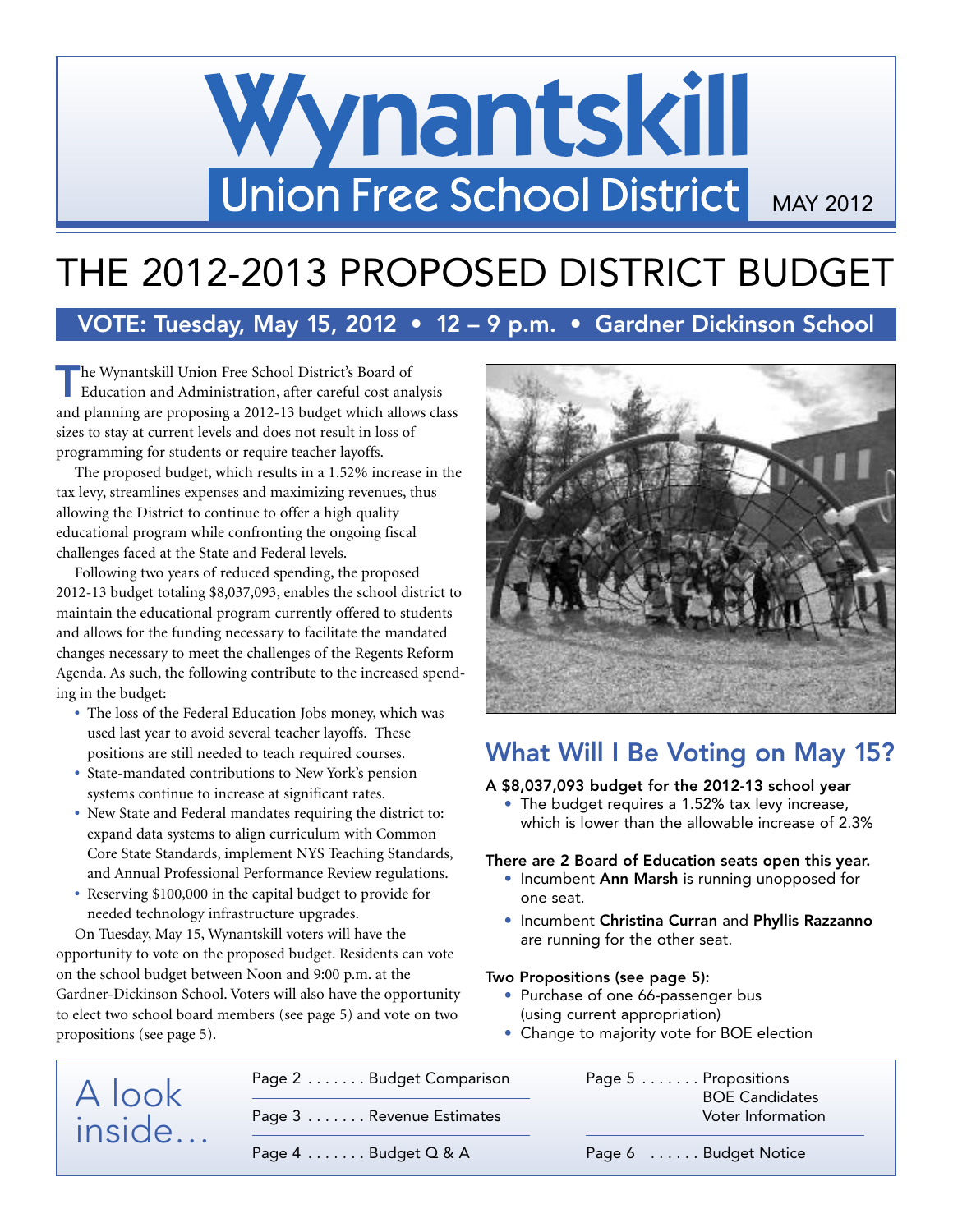# **BUDGET COMPARISON**

|                                                                                                                                                                                                                                                                                            | 2011-2012     | 2012-2013   | Change         | % of Budget |  |
|--------------------------------------------------------------------------------------------------------------------------------------------------------------------------------------------------------------------------------------------------------------------------------------------|---------------|-------------|----------------|-------------|--|
| <b>ADMINISTRATIVE</b>                                                                                                                                                                                                                                                                      | 786,959<br>S. | \$662,226   | $-$ \$124,733  | 8.2%        |  |
| Board of Education: Clerk, Legal, Census, Treasurer, Tax Collection<br>Superintendent: Business Administration, Purchasing, Payroll, Insurance, BOCES Administration<br>Principal: Supervision, Staff Development & Training, Curriculum<br>Auditing Services: External, Internal & Claims |               |             |                |             |  |
| <b>PROGRAM</b>                                                                                                                                                                                                                                                                             | \$5,905,312   | \$6,343,935 | \$438,623      | 79%         |  |
| Teaching & Instruction, Instructional Media, Computer Services, Guidance/Health Services, Co-Curricular/Athletics,<br>Special Education, Student Transportation, Bus Repairs/Maintenance                                                                                                   |               |             |                |             |  |
| <b>CAPITAL</b>                                                                                                                                                                                                                                                                             | \$1,130,418   | \$1,030,932 | $-$ \$ 100,325 | 12.8%       |  |
| Operation of Plant, Maintenance of Plant, Construction Principal/Interest, Purchase of Buses                                                                                                                                                                                               |               |             |                |             |  |
| <b>BUDGET TOTAL</b>                                                                                                                                                                                                                                                                        | \$7,992,012   | \$8,037,093 | \$214,404      | 100.0%      |  |



- Administrative budget decreased for third year in a row
- Capital budget decreased for third year in a row
- Program budget increased for first time in three years, largely due to preserving faculty and staff positions and increasing costs for health insurance and statemandated contributions to New York State retirement system

## **FUTURE EXPENSE CHALLENGES:**

- Escalation in (TRS/ERS/Heath Insurance) benefits
- Continual pressure of "unfunded mandates" including RTI and AIS
- Tuition costs for high school students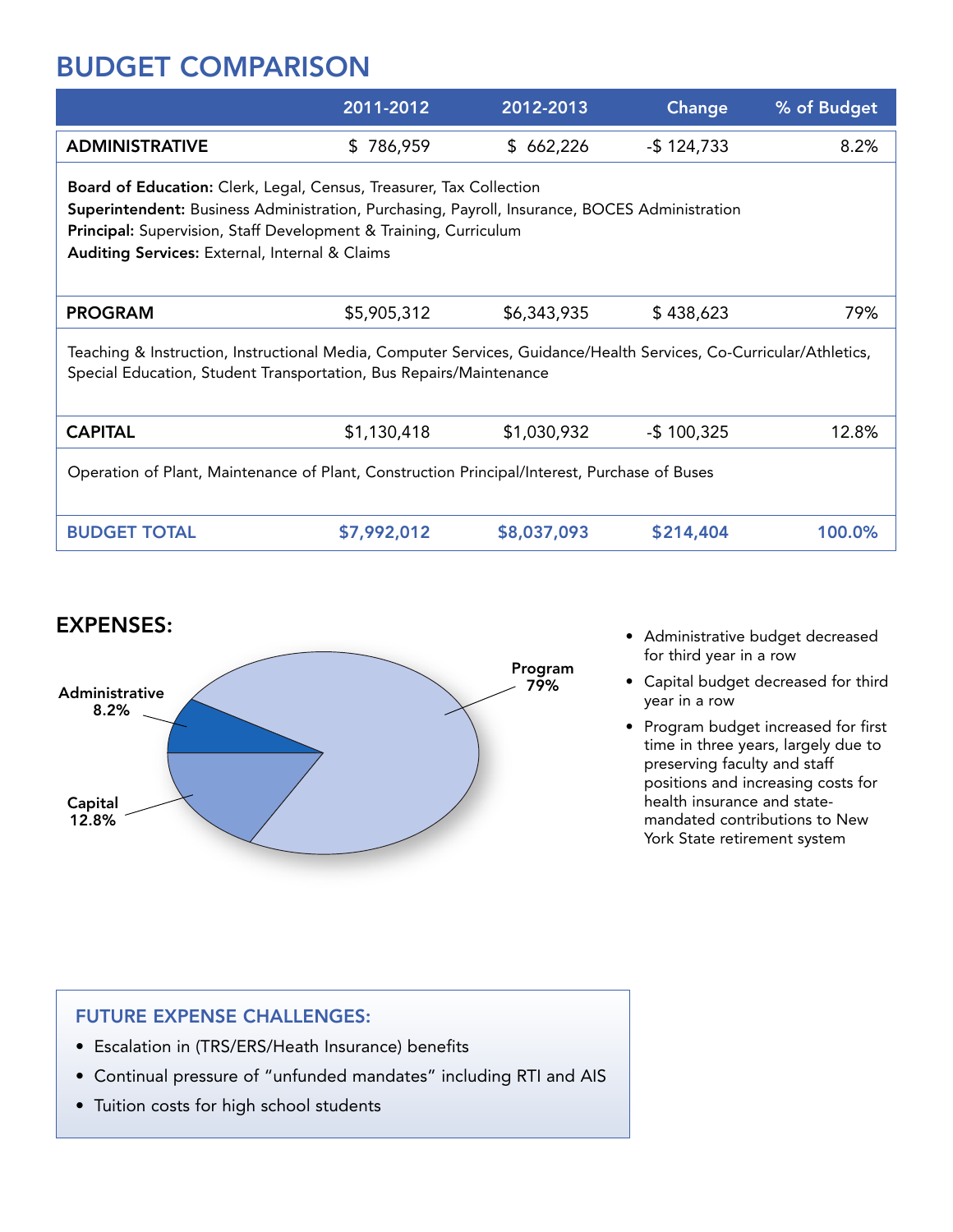# **REVENUE ESTIMATES**

|                                    | 2011-2012   | 2012-2013   | Change    | % of Revenues |
|------------------------------------|-------------|-------------|-----------|---------------|
| <b>Property Taxes</b>              | \$4,715,857 | \$4,787,717 | 71,860    | 59.5%         |
| State Aid                          | 2,350,019   | 2,440,476   | 90,457    | 30.4%         |
| <b>Transportation Contracts</b>    | 282,179     | 287,283     | 5,104     | 3.6%          |
| Day School Tuition                 | 195,000     | 175,000     | $-20,000$ | 2.2%          |
| <b>Appropriated Fund Balance</b>   | 150,000     | 205,117     | 55,117    | 2.6%          |
| Health Services/DOR Billing        | 73,744      | 75,000      | 1,256     | 0.9%          |
| <b>Other Unclassified Revenues</b> | 9,890       | 50,000      | 40,110    | 0.6%          |
| <b>Tax Relief Fund</b>             | 46,000      | 16,500      | $-29,500$ | 0.2%          |
| <b>TOTAL REVENUES</b>              | 7,822,689   | 8,037,093   | 214,404   | 100.0%        |



- 
- First state aid increase in three years
- State Aid five years ago accounted for 42% of district revenues

## **Future revenue challenges**

- Decreasing enrollment (which affects state aid)
- Ongoing economic difficulties both at state and federal levels
- Property tax levy cap

## **EXPENDITURES PER PUPIL**

According to the latest New York State School Report Card Fiscal Accountability Report, Wynantskill Union Free School District's Expenditures Per Pupil in 2009-10 was less than both the state average and in comparison to similar districts.

| <b>Expenditures Per Pupil</b> | <b>Wynantskill UFSD</b> | <b>Similar Districts</b> | All NYS Schools |
|-------------------------------|-------------------------|--------------------------|-----------------|
| <b>General Education</b>      | \$8,921                 | \$9,695                  | \$11,105        |
| Special Education             | \$13,795                | \$26,949                 | \$26,888        |

# www.wynantskillufsd.org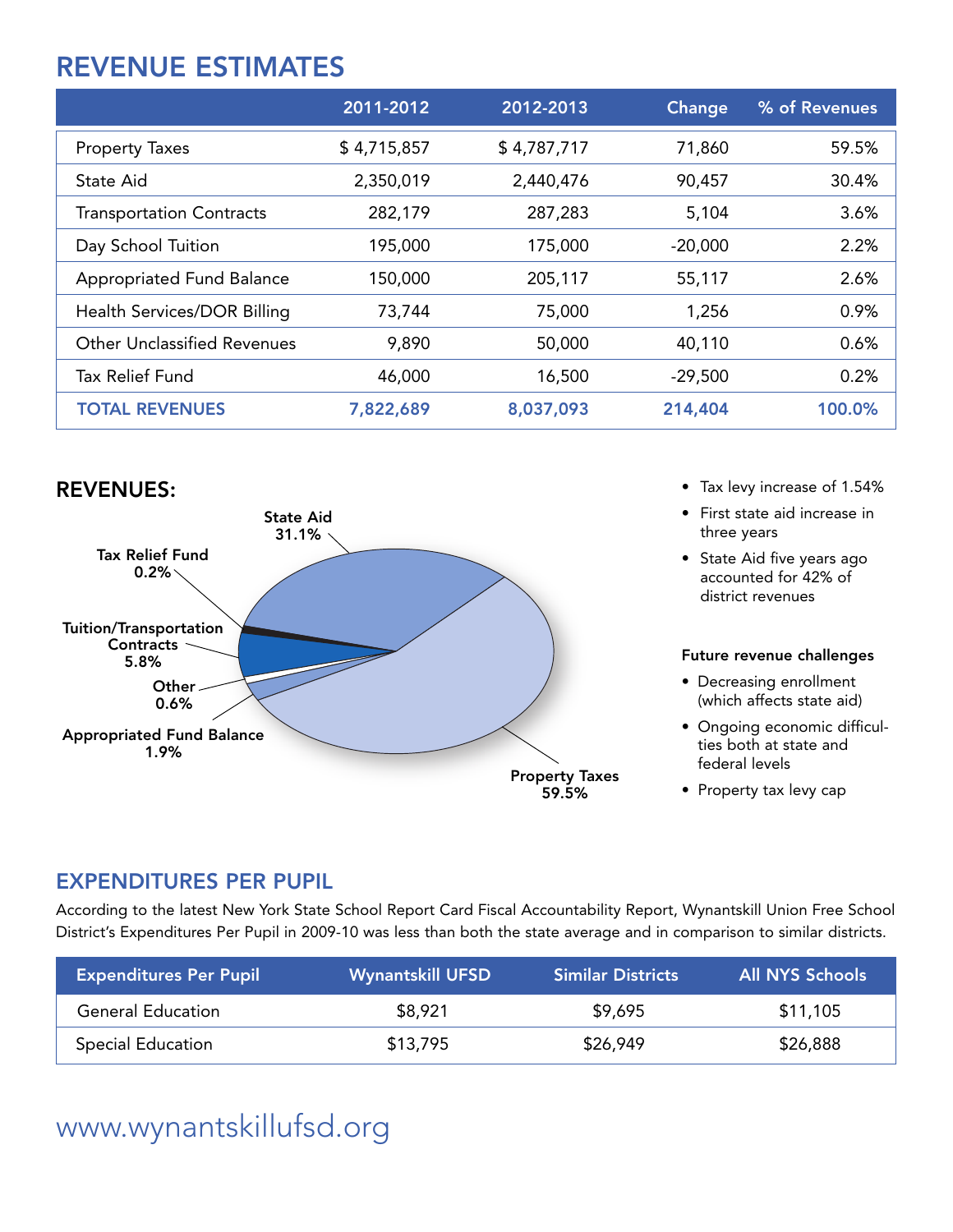# **SCHOOL BUDGET QUESTIONS AND ANSWERS**

## **Q: How does the state's Property Tax Cap affect the budget?**

**A:** New York's Property Tax Cap Law, which state legislators enacted last year, restricts the amount of property taxes a school district can collect.

While state elected officials touted the law as a "2% cap", the law they passed instead requires school districts to use an eight-step formula to determine how much they can increase their tax levy by. As a result, most school districts can raise their tax levies by more than 2% and still be within the tax cap.

The reason is the state's formula allows exemptions for certain school expenditures that are outside a district's control – such as contributions to the state retirement system – as well as allowances for growth in a community's tax base.

In Wynantskill, the state allows the district to increase its tax levy by as much as 2.3% without needing a supermajority of voters (60 percent) to approve the budget. The district, however, agreed to limit the tax levy increase to 1.52% to preserve programs while still being mindful of our community's taxpayers.

As a result, the district's community budget vote will not be impacted by the tax cap law as it still requires a majority vote to pass the school budget.



## **Q: What is the Gap Elimination Adjustment?**

**A:** As part of his 2010-11 state budget, former Governor David Paterson proposed a one-time funding mechanism called a Gap Elimination Adjustment (GEA) to reduce billions of dollars in education aid to help reduce the state's budget deficit.

While it was proposed as a one-time fix, the state has used the Gap Elimination Adjustment in each of the past three years to reduce the amount of aid school districts would otherwise receive.

Below is how much state aid Wynantskill Union Free School District has lost through the Gap Elimination Adjustment, according to the state's own budget figures.

- 2010-11  $-$  \$441,473
- 2011-12  $-$  \$448,727
- 2012-13 \$390,704

## **Q: Has the district implemented any cost-saving measures?**

**A:** Wynantskill purchases products/services through state contracts and cooperative arrangements with BOCES whenever possible to obtain the best price. The district also participates in a health insurance trust with 22 other districts to significantly reduce the cost of premiums and reconfigured its bus routes for efficiency. Additionally, the district is investigating joining a consortium of 170 school/municipalities to obtain reduced rates for natural gas and electricity.

## **Q: Did New York State increase state aid this year?**

**A:** For the first time in three years, the district will receive more state aid in 2012-13 than it did the previous year.

New York State has informed the district it will receive \$2,440,476 in state aid in 2012-13, an increase of \$90,457.

However, while state aid will increase in 2012-13, the district will still receive \$390,704 less than the district received two years ago.

## **Q: What is a fund balance? How is it used?**

**A:** A fund balance is a reserve much like a homeowner's savings account. When a district's expenses are less than what was expected or revenues are higher than expected, the money contributes to the fund balance.

Districts may use fund balance each year as revenue in the budget to minimize spending cuts and stabilize tax rates. The money is also used for unforeseen expenses throughout the school year. By law, a school district's unrestricted fund balance may not exceed 4% of the next year's budget.

Just as homeowners are careful not to use up their savings accounts, school districts also must plan carefully how they use their fund balance to ensure it does not run out. A number of area school districts this year no longer have these reserves and therefore have to cut further into programs to reduce their budgets.

## **Q: What happens if this budget is defeated by residents?**

**A:** If the proposed budget is defeated, the district may resubmit the original budget or submit a revised budget to the voters on June 19 or adopt a contingency budget that levies a tax no greater than that of the prior year (0% increase in tax levy).

If the resubmitted/revised budget proposal is defeated, the Board must adopt a budget that levies a tax no greater than that of the prior year (0% increase in tax levy). This budget would be subject to contingent budget requirements.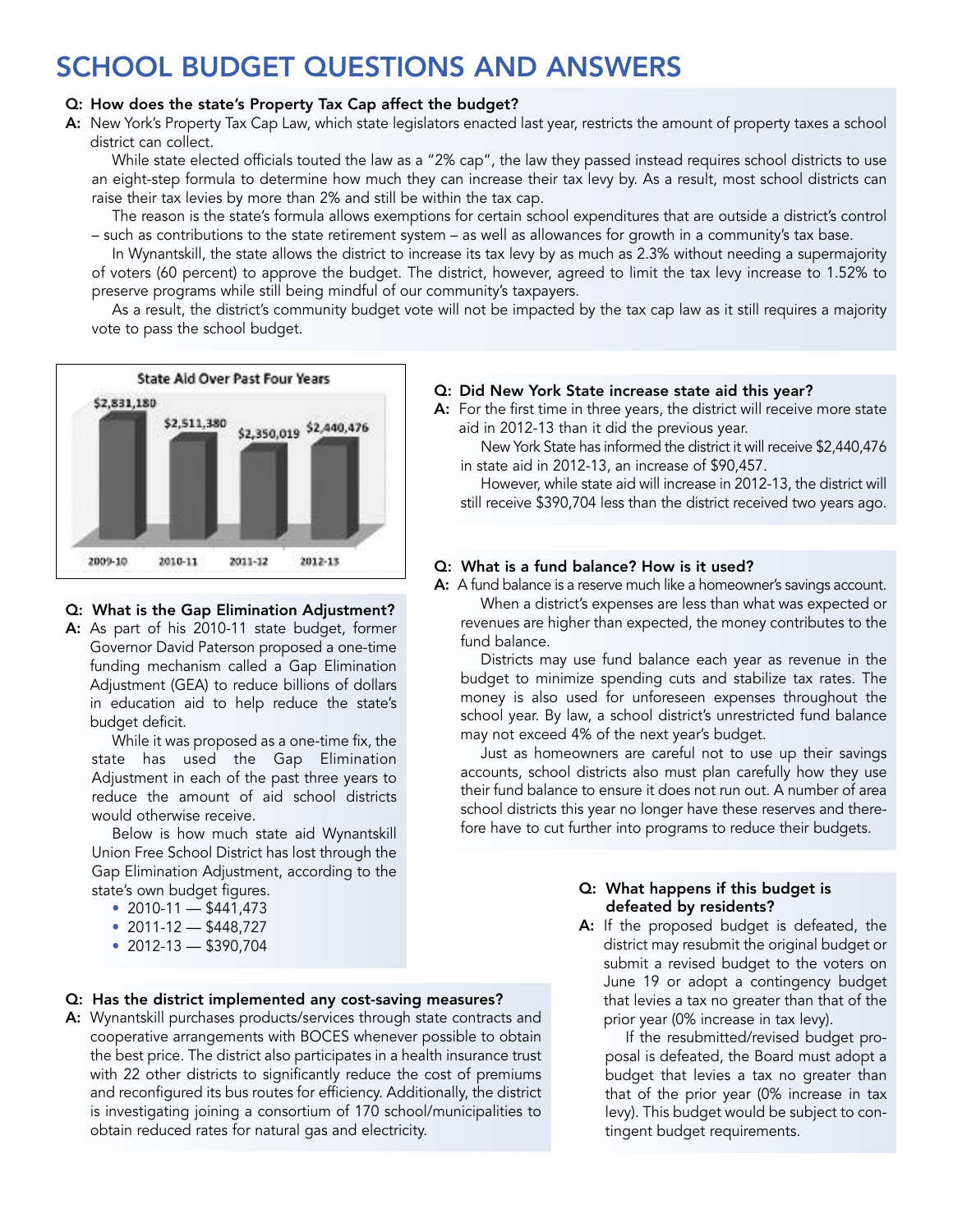## **BOARD OF EDUCATION CANDIDATE**

There are 2 Board of Education seats open this year. Incumbent Ann Marsh is running unopposed for one seat. **Incumbent Christina Curran and Phyllis Razzanno are running for the other seat.**

#### **CHRISTINA CURRAN**

After serving two terms on the Board of Education for the Wynantskill UFSD, I have decided to run again for another term. With new leadership in Gardner Dickinson, I want to continue to be part of the positive direction the school is headed in and continue to support program and instructional improvements. I feel my experience on the Board and having had two children graduate from Gardner Dickinson will be helpful to our new Superintendent/Principal,

Dr. Lisa Henkel and our new Assistant Principal, Mary Yodis. Working for the New York State Senate also helps me to keep the Board and the Administration up-to-date of legislative changes and policy decisions which may affect school districts.

Although our State is experiencing fiscal challenges and has put forth some major educational policy changes, decisions the BOE has made in the past with my support, has put our school in a strong position going forward.

I am grateful to have this chance to serve another term.

#### **ANN MARSH**

My husband Chris and I along with our three children Matt, Brian and Jessica have enjoyed living in Wynantskill for the last 18 years.

I have been involved in the district as a parent, a PTO Member/Officer or a School Board Member/Vice President for the last 16 years. I am very supportive of our new leadership (Dr. Lisa Henkel) and would like to continue to be involved in the positive direction our district is heading. We have seen increases in achievement while maintaining a fiscally sound budget.

As with all other schools in NYS, we have fiscal challenges ahead of us. I look forward to working with fellow board members and the strong leadership to overcome those challenges. There are many state mandates we need to provide without additional revenue. Our school board, with my support and involvement has been very diligent in looking for new, creative ways to accomplish this without putting a heavy burden on our taxpayers. I look forward to the opportunity to serve another term on the Wynantskill School Board.

#### **PHYLLIS RAZZANNO**

My husband, Joe and I have lived in Wynantskill for 30 years. Our three children Tara, Dana and Joe attended Gardner Dickinson School. My Goddaughter, Ella, who lives with us, attends first grade there. As in the past with our three children, we are very involved in Ella's education. My re-involvement over the past year and a half made me aware of the many issues our small district faces in the years to come. Most importantly is how to provide the quality education we have come to expect from our District, while making our school tax dollars stretch further than ever before. For example, how to implement existing and new State Education mandates without additional funding sources. Going forward, we will need to be creative and prudent with our revenue. I believe, as a School Board member, I will be able to balance the needs of the children, parents, taxpayers and school community as a whole.

## **VOTER INFORMATION**

#### **What am I voting on?**

A \$8,037,093 budget for the 2012-13 school year, a proposition to purchase a 66-passenger bus, a proposition to change how school BOE members are elected, and three candidates for the Board of Education.

## **When and where is the vote? Tuesday, May 15, 12 – 9:00 p.m.**

Gardner-Dickinson School

#### **Who is eligible to vote?**

Anyone who is a U.S. citizen, 18 years or older, and a resident of the Wynantskill Union Free School District for at least 30 days prior to the vote.

#### **How can I vote by absentee ballot?**

Qualified district residents who are unable to go to the polls on May 15 can cast their votes by absentee ballot. For an application, call the district office at 283-4679 by 3:00 p.m. on May 8. All completed ballots must be received at the District Office no later than 5:00 p.m. on May 15.

### **What if I have questions?**

For further information, please call the district office at 283-4679 or visit our school website, **www.wynantskillufsd.org.**

## **PROPOSITIONS ON MAY 15 BALLOT**

*In addition to the budget vote, community members will also be asked to vote on two propositions when they vote on May 15.*

## **Proposition 1:**

Shall the District be authorized to expend an amount not to exceed \$8,037,093.00 for the 2012-2013 school year to be raised by a levy of a tax upon the taxable property within the district, after deducting the monies available from State Aid and other sources of revenue as provided by law?

#### **Proposition 2:**

Resolved, that the Board of Education of the Wynantskill Union Free School District, Rensselaer County, New York, is hereby authorized to purchase one bus, at a maximum estimated cost of \$103,500, and that such sum, or so much thereof as shall be necessary, shall be paid from the current appropriation?

## **Proposition 3:**

Resolved, in all subsequent elections, vacancies upon the board of education shall not be considered separate specific offices and that the nominating petitions shall not describe any specific vacancy upon the Board of Education for which the candidate is nominated. Vacancies in all subsequent elections on the Board of Education shall be filled by a majority vote.